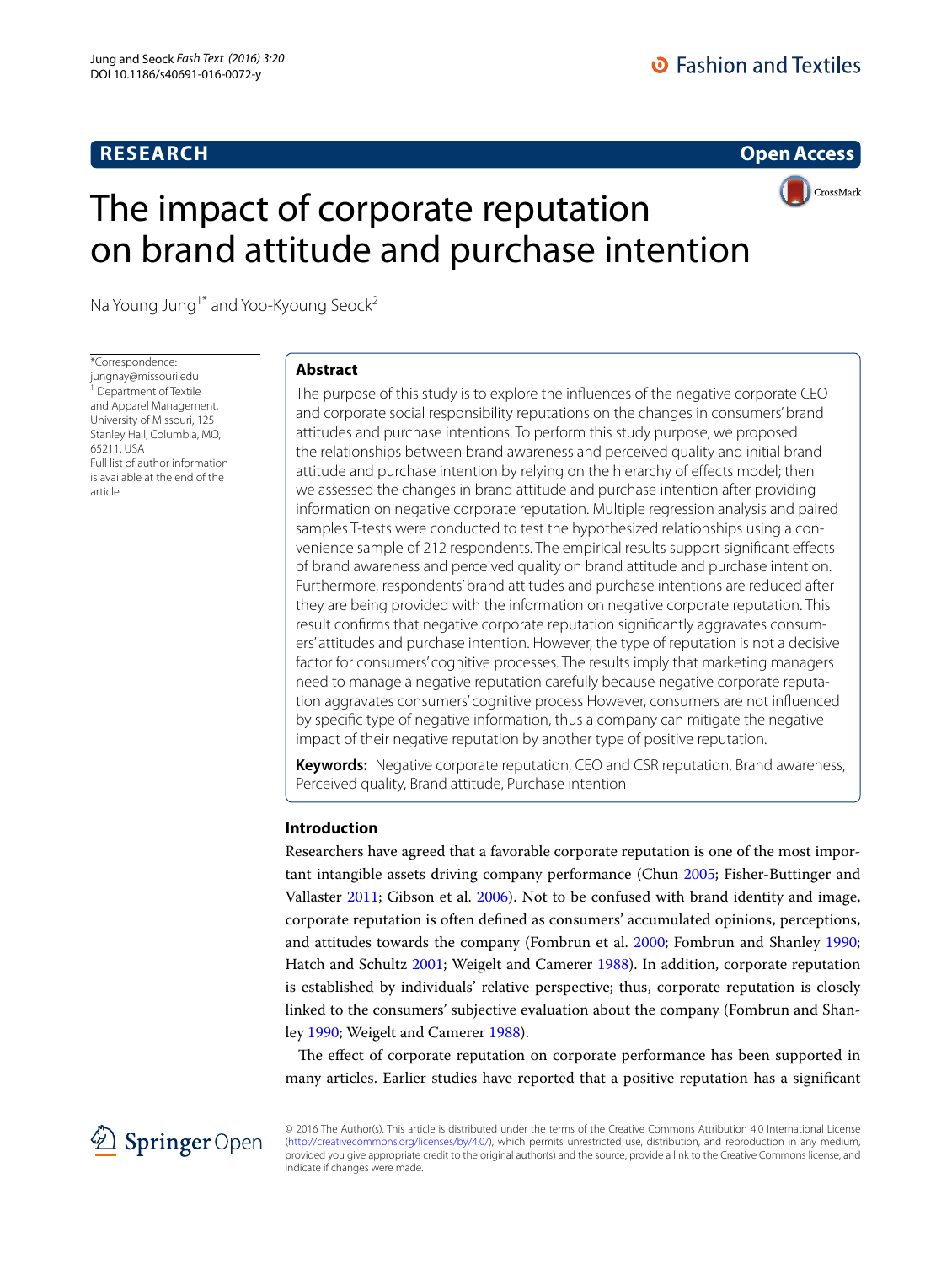effect on a company's ability to reduce costs, set higher prices, and increase profits (Rindova et al. [2005;](#page-14-1) Roberts and Dowling [2002\)](#page-14-2). Researchers also noted that positive corporate reputations enhance consumers' purchase intention, attitude towards the company and its products, and brand loyalty (Brown [1997;](#page-13-6) Saxton [1998\)](#page-14-3). Spreng and Page Jr. ([2001\)](#page-14-4) found that corporate reputation significantly influences consumers' brand attitude, which in turn influences their satisfaction, purchase intention, and perceived company performance. As such, researchers have provided evidence of the importance of corporate reputation on both brand equity and consumer behavior.

In marketing research, corporate reputation has often been assessed by consumers' perceptions of the quality of products and services offered by the company (Caruana and Chircop [2000;](#page-13-7) Chun [2005\)](#page-13-0) and brand awareness (Gaines-Ross [1997](#page-13-8)). In addition, consumers' attitude toward brand (Ahluwalia et al. [2000\)](#page-12-0) and their purchase intention (Siomkos and Kurzbard [1994\)](#page-14-5) have been measured as outcome variables. Thus, we aimed to examine the influence of brand awareness and perceived product quality on attitudes toward brand and purchase intention to determine the impact of the traditional concept of corporate reputation on consumer behavior.

In the marketing literature, most researchers have focused on positive rather than negative reputation and have thus overlooked the situation of a company confronted with a negative reputation (Sohn and Lariscy [2012;](#page-14-6) Walker [2010](#page-14-7)). Some researchers have noted, however, that negative information affects consumers' overall evaluation of a product or company more strongly than does positive information (Klein [1996](#page-13-9); Skowronski and Carlston [1989](#page-14-8)). Researchers have also found that negative information is more diagnostic and informative than positive information in consumer decisionmaking process (Maheswaran and Meyers-Levy [1990](#page-14-9); Skowronski and Carlston [1989](#page-14-8)). As consumers tend to depend on company and product information in order to reduce their perceived risks when making purchasing decisions, negative corporate reputation can be a more prominent characteristic than a positive reputation in the current business environment. Given the significance of a negative reputation, a further aim of this study was to examine the effect of negative corporate reputation on changes in consumers' attitudes toward the brand and their purchase intention.

This study focused in particular on two different types of negative reputations: CEO reputation and corporate social responsibility (CSR) reputation. Researchers have reported that the reputations of a company's CEO (Ranft et al. [2006](#page-14-10); Sohn and Lariscy [2012](#page-14-6)) and a company's CSR (Jones [2005;](#page-13-10) Porter and Kramer [2006\)](#page-14-11) have a significant impact on firms' performance and consumer behavior. In this study, the case of "American Apparel" has been used as a stimulus of negative reputation, which can represent CEO and CSR reputation. The company "American Apparel" had long been known for its socially responsible and ethical business practices, enjoying a good reputation as a result (Fisher-Buttinger and Vallaster [2011\)](#page-13-1). This reputation, however, collapsed after it became known that the company received 70 % of its products from third-party suppliers, contrary to their "Made in Downtown L.A." label. Sexual harassment lawsuits against the founder, Dov Charney, brought further criticism, as did the company's allegedly pornographic advertising (Fisher-Buttinger and Vallaster [2011](#page-13-1)). The case of American Apparel provided research inspiration concerning how a company's negative CEO and CSR reputation can affect consumers' attitude and purchase intention. This research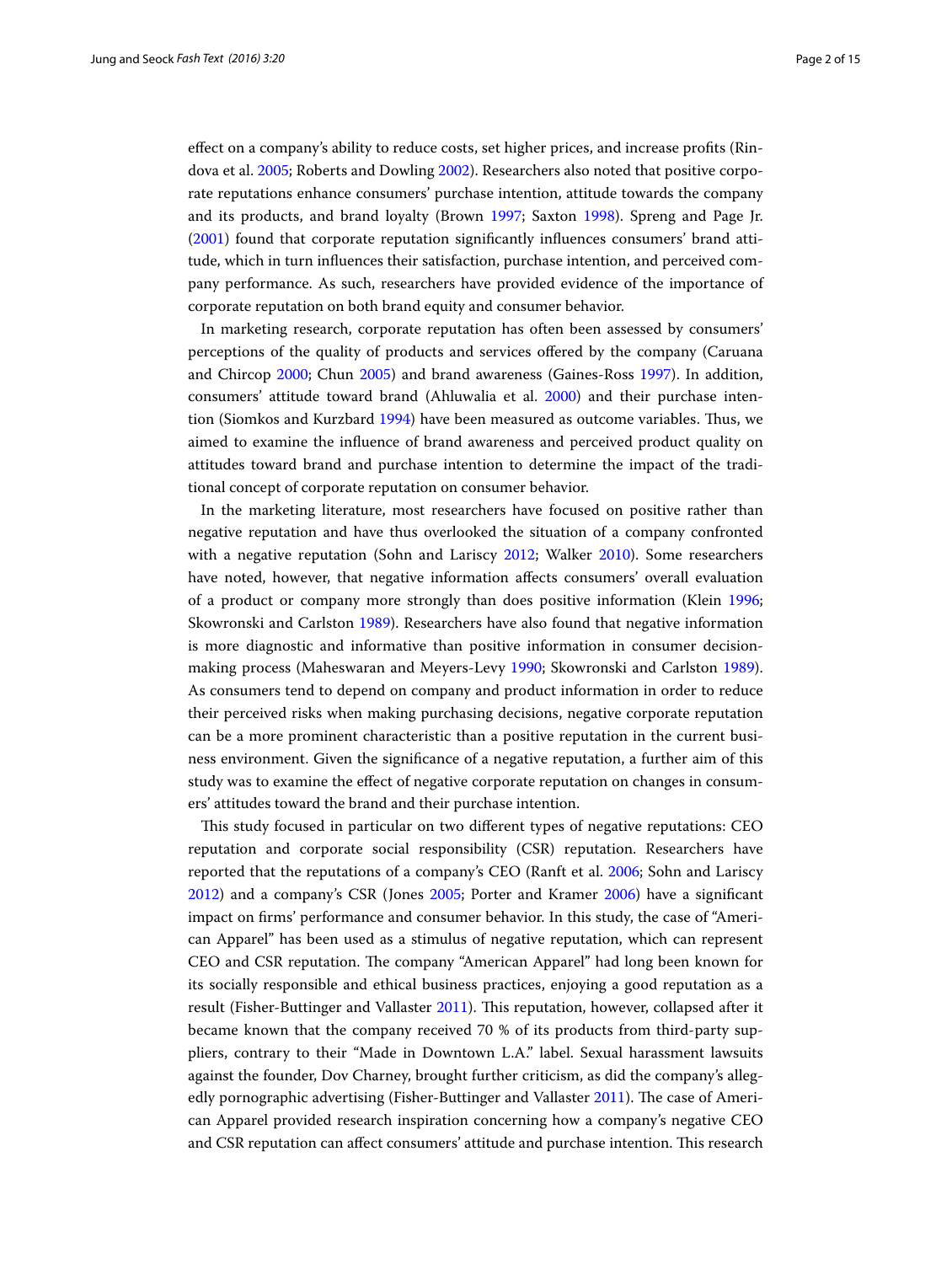will play an important role in providing academic and managerial implications regarding consumers' responses to a corporation's negative reputation.

# **Literature review**

The Hierarchy of Effects (HOE) model and negativity bias served as the theoretical frameworks for the current study.

#### **HOE model: brand awareness, perceived quality, attitude, and purchase intention**

Corporate reputation and its outcomes are assessed by consumers' perceptions or impressions of the company (Bromley [2002](#page-13-11); Chun [2005](#page-13-0)), such as brand awareness (Gaines-Ross [1997\)](#page-13-8), perceptions of the quality (Caruana and Chircop [2000](#page-13-7); Chun [2005](#page-13-0)), attitudes toward the brand (Ahluwalia et al. [2000](#page-12-0)), and purchase intentions (Siomkos and Kurzbard [1994\)](#page-14-5). The HOE model elucidates the relationships among those variables. The HOE model posits that consumers perceive, process, and use marketing communication information in three stages: first, cognitively (thinking); second, affectively (feeling); and third, conatively (doing) (Barry and Howard [1990;](#page-12-1) Vakratsas and Ambler [1999](#page-14-12)). According to this model, the consumers first attain awareness and knowledge about a product or a brand, subsequently develops positive or negative feelings or attitudes towards the product, and finally acts by buying or rejecting the product or the brand (Kotler and Bliemel [2001](#page-13-12)). Adopting the HOE model, this study investigates the influence of brand awareness and perceived product quality on brand attitude and purchase intention in each of the three mental stages: the cognitive, the affective, and the conative stage respectively.

Existing evidence from research supports the influence of brand awareness and perceived quality on brand attitude and purchase intention. Earlier studies showed that consumers tend to adopt a decision rule to purchase familiar and well-known brands (Jacoby et al. [1977;](#page-13-13) Roselius [1971](#page-14-13)). Especially in low involvement situations it has been demonstrated that basic brand awareness alone may be sufficient to influence the choice of a brand, even in the absence of well-formed attitudes (Bettman and Park [1980;](#page-12-2) Hoyer and Brown [1990\)](#page-13-14). Macdonald and Sharp [\(2000\)](#page-14-14) also noted that consumers often rely on their brand awareness in the decision making process because they want to conserve time and make minimal cognitive efforts in their purchasing decisions. Chakravarti and Janiszewski [\(2003\)](#page-13-15) suggested that raising brand awareness increases the likelihood to consider the brand when making a purchase decision. Washburn and Plank ([2002](#page-14-15)) also found that consumers' brand awareness significantly affects purchase intention. In 2009, Wu and Lo demonstrated the indirect effects of brand awareness on brand attitude and purchase intention mediated through brand image. In a study of CSR, Lee and Shin ([2010](#page-13-16)) found that consumers' awareness of CSR activities significantly influenced their purchase intention. More recently, Huang and Sarigöllü [\(2012\)](#page-13-17) asserted that brand awareness is greatly related to brand attitude in the study of the relationship between brand awareness and market outcome.

Perceived quality can be defined as consumers' evaluation of products and services, which affects their attitudes toward product/brand and purchase intention (Pappu et al. [2005](#page-14-16)). Researchers have reported that higher perceived quality leads directly to higher brand attitude (Johnson et al. [2006](#page-13-18); Monirul and Han [2012\)](#page-14-17). Moreover, using the HOE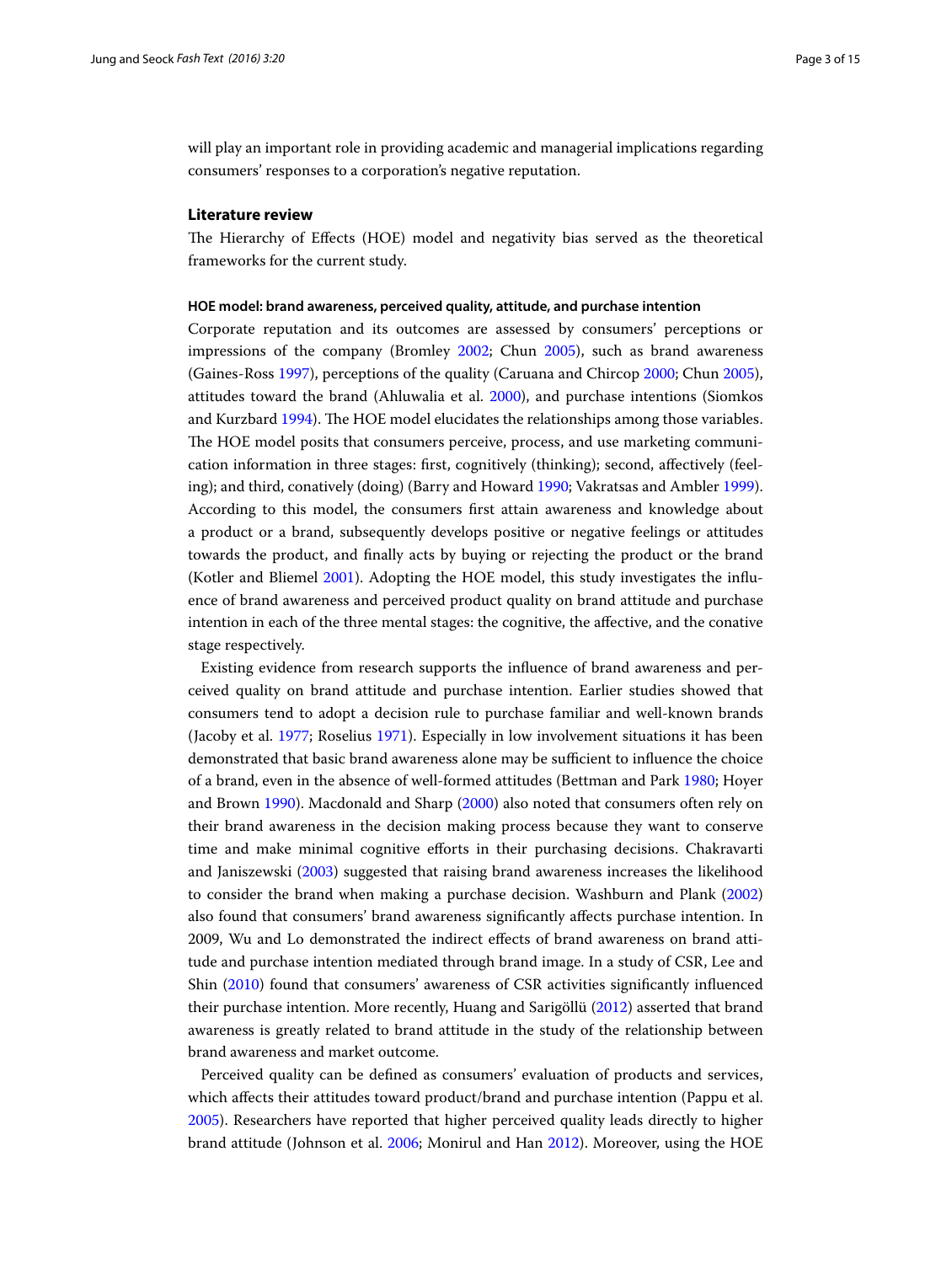model, researchers have also highlighted the relationship between perceived quality (cognitive stage) and purchase intention (conative stage) mediated through consumers' attitude and satisfaction (affective stage) (Bou-Llusar et al. [2001;](#page-13-19) Everard and Galletta [2006](#page-13-20); Yuan and Jang [2008](#page-14-18)). Some researchers have found indirect or direct effects of perceived quality on behavioral intention (Boulding et al. [1993;](#page-12-3) Sweeney et al. [1999](#page-14-19); Zeithaml et al. [1996\)](#page-14-20). Other researchers have found a direct effect of perceived quality on purchase intention (Poddar et al. [2009;](#page-14-21) Žabkar et al. [2010\)](#page-14-22). In the context of apparel market, researchers have also found that consumers' perceived product quality has critical influence on consumers' purchasing decisions (Beaudoin et al. [2000](#page-12-4); Eckman et al. [1990](#page-13-21); Lang and Crown [1993](#page-13-22)).

Attitude and purchase behavior are important and widely studied variables in consumer behavior research (Spears and Singh [2004](#page-14-23)). Many researchers have proposed that attitude and purchase behavior are distinctly correlated within the cognitive-affectiveconative relationships of the HOE model (Lamb et al. [2004;](#page-13-23) Poon and Prendergast [2006](#page-14-24)). Attitude is defined as a consumer's evaluation and feelings about a product or service, and it represents an affective dimension in the HOE model (Loudon and Della Bitta [1993](#page-13-24)). Purchase intention, which is included as a conative dimension in the HOE model, has been defined as a personal behavioral tendency in terms of purchasing products or services (Bagozzi and Burnkrant [1979](#page-12-5)). Since Fishbein and Ajzen [\(1975\)](#page-13-25) found a significantly positive relationship between attitude and purchase intention, most research has supported the hypothesis that consumers' attitude directly or indirectly affects purchase intention (Sicilia et al. [2006;](#page-14-25) Wahid and Ahmed [2011;](#page-14-26) Wu and Lo [2009\)](#page-14-27). Derived from the HOE model and previous literature, the following research hypotheses were developed:

**H1** Consumers' brand awareness and perceived quality of product will have a significant influence on their attitude toward brand.

**H2** Consumers' brand awareness and perceived quality of product will have a significant influence on their purchase intention.

**H3** Consumers' attitude toward brand will have a significant influence on their purchase intention.

#### **Negativity bias: attitude and purchase intention changes**

The concept of negativity bias was used to examine the impact of negative corporate reputation on consumers' responses to brand, such as brand attitude and purchase intention. Researchers have often adopted the concept of consumer biases to examine the consumer information evaluation process, which includes negativity bias, positivity bias, and extremity bias (Anderson [1981;](#page-12-6) Skowronski and Carlston [1989\)](#page-14-8). Consumers tend to give weight to positive and negative information differently when they evaluate information (Lucking-Reiley et al. [2007](#page-14-28)). Negativity bias describes the phenomenon whereby people place more value on negative information than on positive information (Klein [1996;](#page-13-9) Skowronski and Carlston [1989](#page-14-8)). Researchers found that the impact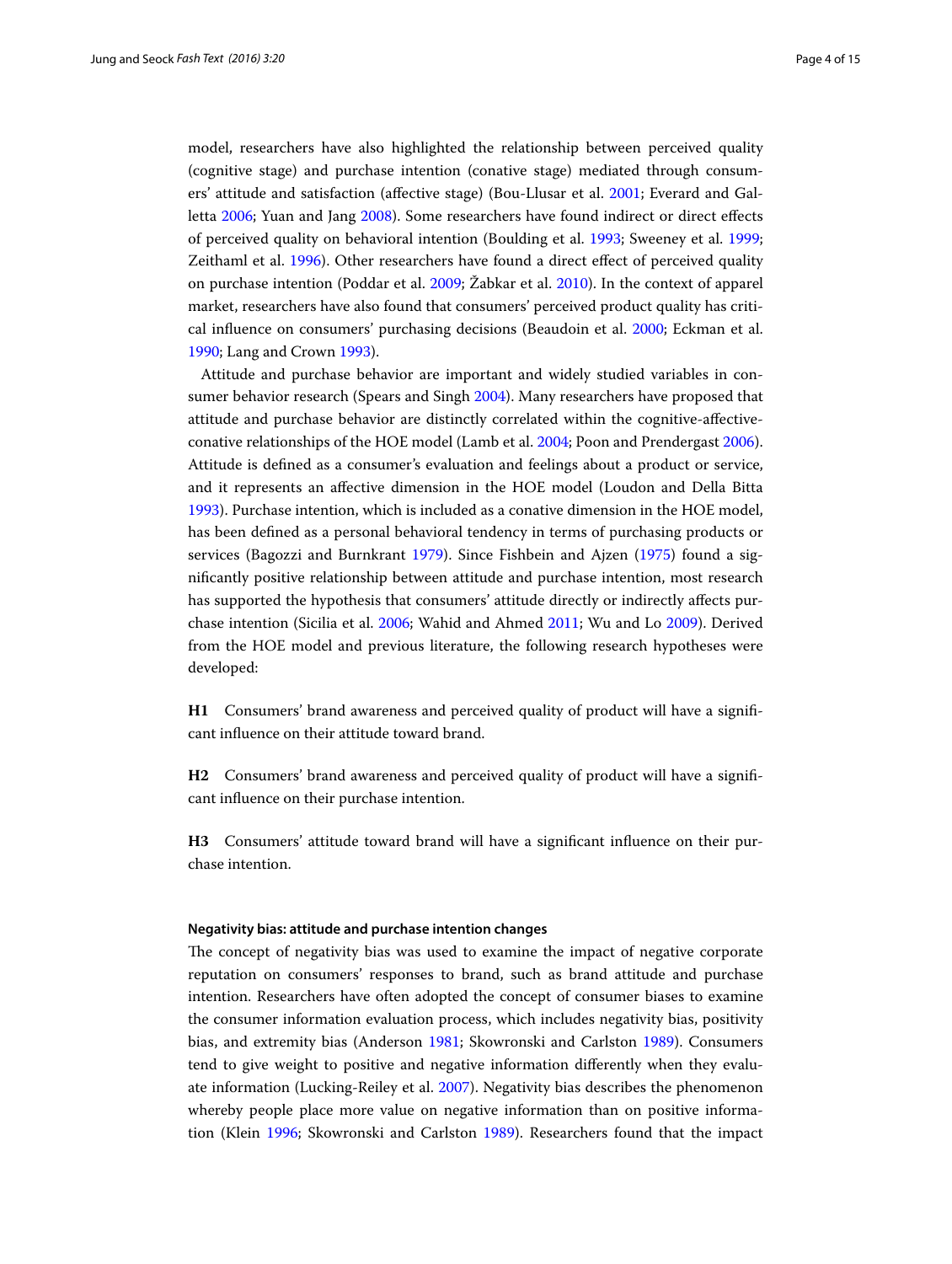of negative information on a company's financial situation and price premiums is more significant than the impact of positive information (Ba and Pavlou [2002;](#page-12-7) Chevalier and Mayzlin [2006\)](#page-13-26). Ahluwalia et al. ([2000](#page-12-0)) also found that negative information is useful and diagnostic for marketing decisions, as well as for consumers' information processes. Furthermore, existing theories also support negativity bias in explaining the consumer information evaluation process. According to the prospect theory developed by Kahneman and Tversky ([1979\)](#page-13-27), for example, consumer decision-making process between alternatives involves perceived risk; thus, people often make decisions based on potential losses rather than future gains and tend to place more weight on negative information. Moreover, category-diagnosticity theory (CDT) further explains why negative information is more heavily weighted than positive information (Skowronski and Carlston [1989](#page-14-8)). Diagnosticity refers to information's level of usefulness in decision and judgment processes (Jones et al. [2009\)](#page-13-28); people tend to make decisions based on diagnosticity to reduce uncertainty. Negative information is sometimes considered more diagnostic than positive or neutral information. Considering negativity bias and diagnosticity theory, the current study attempted to discover whether the negative reputation of a company influences consumers' attitudes and purchase intention toward that company. Thus, the following research hypotheses were formulated:

**H4** A company's negative reputation will have a significant effect on consumers' attitude toward the company.

**H5** A company's negative reputation will have a significant effect on consumers' purchase intention.

#### **Moderating effect: types of corporate negative reputation**

Corporate reputation has generally been defined as the aggregated perception, opinions, and attitudes of multiple stakeholders including employees, customers, and community members (Fombrun et al. [2000\)](#page-13-3). This perceptual representation of a company is the consequence of a company's past management actions and behavior, and works as a valuable, intangible asset and a competitive advantage for a company (Chun [2005](#page-13-0); Fisher-Buttinger and Vallaster [2011;](#page-13-1) Gibson et al. [2006;](#page-13-2) Melo and Garrido-Morgado [2012](#page-14-29)).

To define corporate reputation, there have been discussions emphasizing several key attributes of it in prior literature. First of all, corporate reputation is developed based on the aggregate perception of all a company's stakeholders (Fombrun et al. [2000;](#page-13-3) Walker [2010](#page-14-7)). According to Chun [\(2005\)](#page-13-0), prior literature has generally classified the major stakeholders into internal and external stakeholders, and marketing literature has focused on customers as internal stakeholders. It triggers us to examine the influence of corporate reputation on the customer evaluation process. The second attribute of corporate reputation is its range from positive to negative (Walker [2010\)](#page-14-7). In prior studies, it has been empirically supported that a positive reputation enhances customer satisfaction and company's performance (Chun [2005\)](#page-13-0) but the critical effects of negative reputation have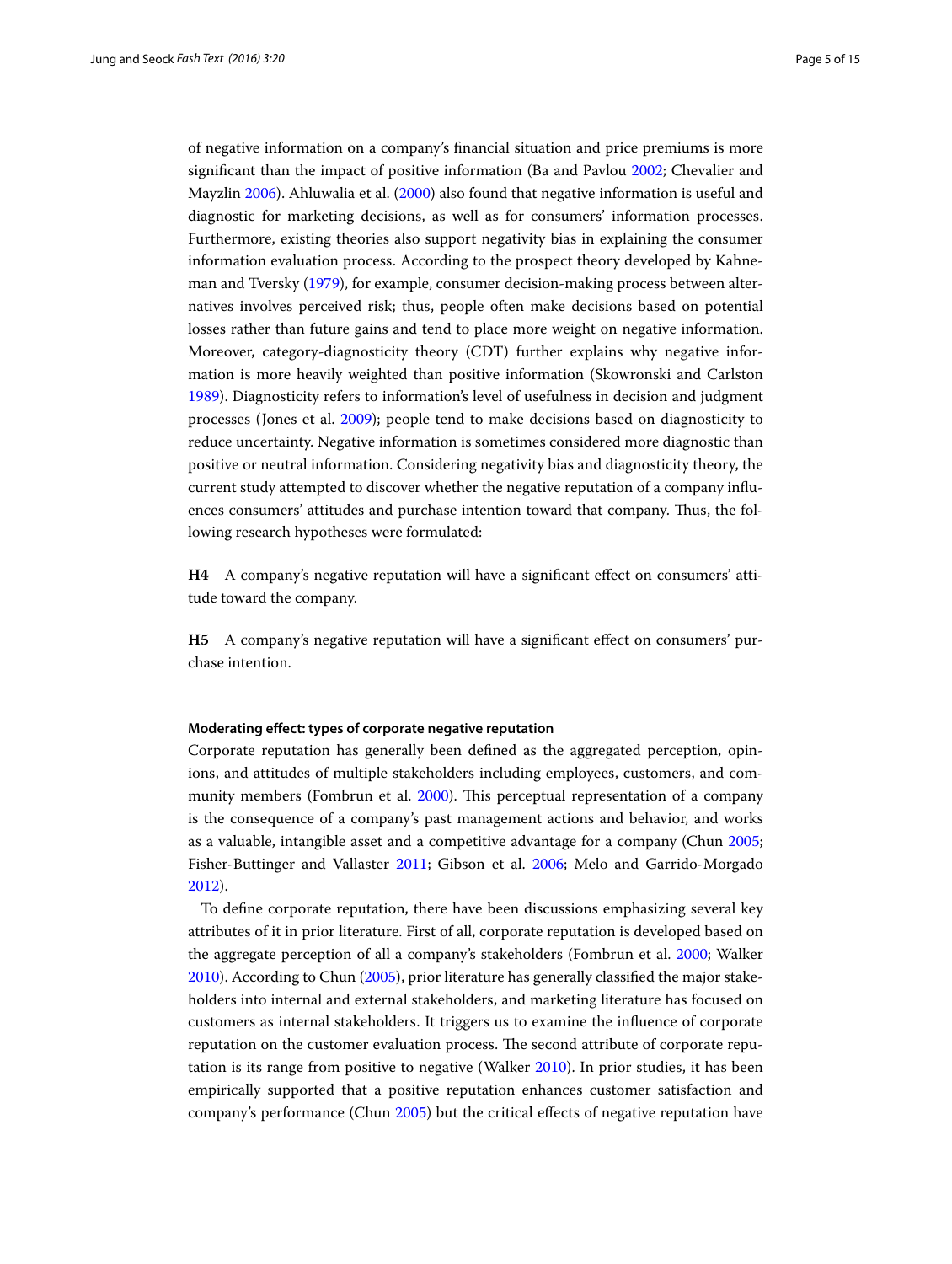been under-researched even though a negative reputation can aggravate the significant effects of positive reputation (Sohn and Lariscy [2012](#page-14-6); Walker [2010\)](#page-14-7).

Third, there has not been an attempt to develop the typology of corporate reputation in prior literature. Rather, most corporate reputation-related studies have examined the effects of specific incidents of a company on customers' perception of corporate reputation. As those incidents that lead corporate reputation, researchers tend to focus on CEO-related (Ranft et al. [2006](#page-14-10); Sohn and Lariscy [2012\)](#page-14-6) and CSR-related issues (Jones [2005](#page-13-10); Porter and Kramer [2006\)](#page-14-11). As prior studies have thoroughly examined the effects of CEO and CSR issues on perceived corporate reputation based on empirical evidence, this study attempts to classify the typology of corporate reputation into CEO and CSR reputations. Related to CEOs, reputation has generally included the CEO's competency and ethics (Sohn and Lariscy [2012](#page-14-6)), and this study focuses on the ethical dimension. The construction of CSR has also been examined in multiple dimensions, such as employee relation issue, diversity issue, product issue, and environmental issue (Hillman and Keim [2001](#page-13-29)). In prior literature, CSR practices also include sponsorship, cause-related marketing, and philanthropy (Lii and Lee [2012](#page-13-30)).

Fourth, corporate reputation has often been studied as either a dependent variable (Walker [2010](#page-14-7)) or as a mediating variable between various independent variables and brand equity (Hur et al. [2013\)](#page-13-31). However, the effect of corporate reputation on consumers' decision processes may be more varied and unique. Wang et al. [\(2006\)](#page-14-30) noted that corporate reputation might interact with brand equity to enhance corporate performance, which may strengthen or weaken the effect of brand equity. Nevertheless, the relationships among those variables with corporate reputation have seldom been examined, and the moderating effect of corporate reputation, which assesses the interaction between corporate reputation and other variables, has not especially been studied, even though it has been found to affect consumers' attitudes and companies' success (Galbreath [2005;](#page-13-32) Schwaiger [2004;](#page-14-31) Wang et al. [2006](#page-14-30)). Therefore, this study examined the moderating effect of corporate reputation (Fig. [1\)](#page-5-0).

**H6** The effects of corporate negative reputation on consumers' brand attitude and purchase intention differ across the type of corporate negative reputation such as CEO and CSR reputation.

<span id="page-5-0"></span>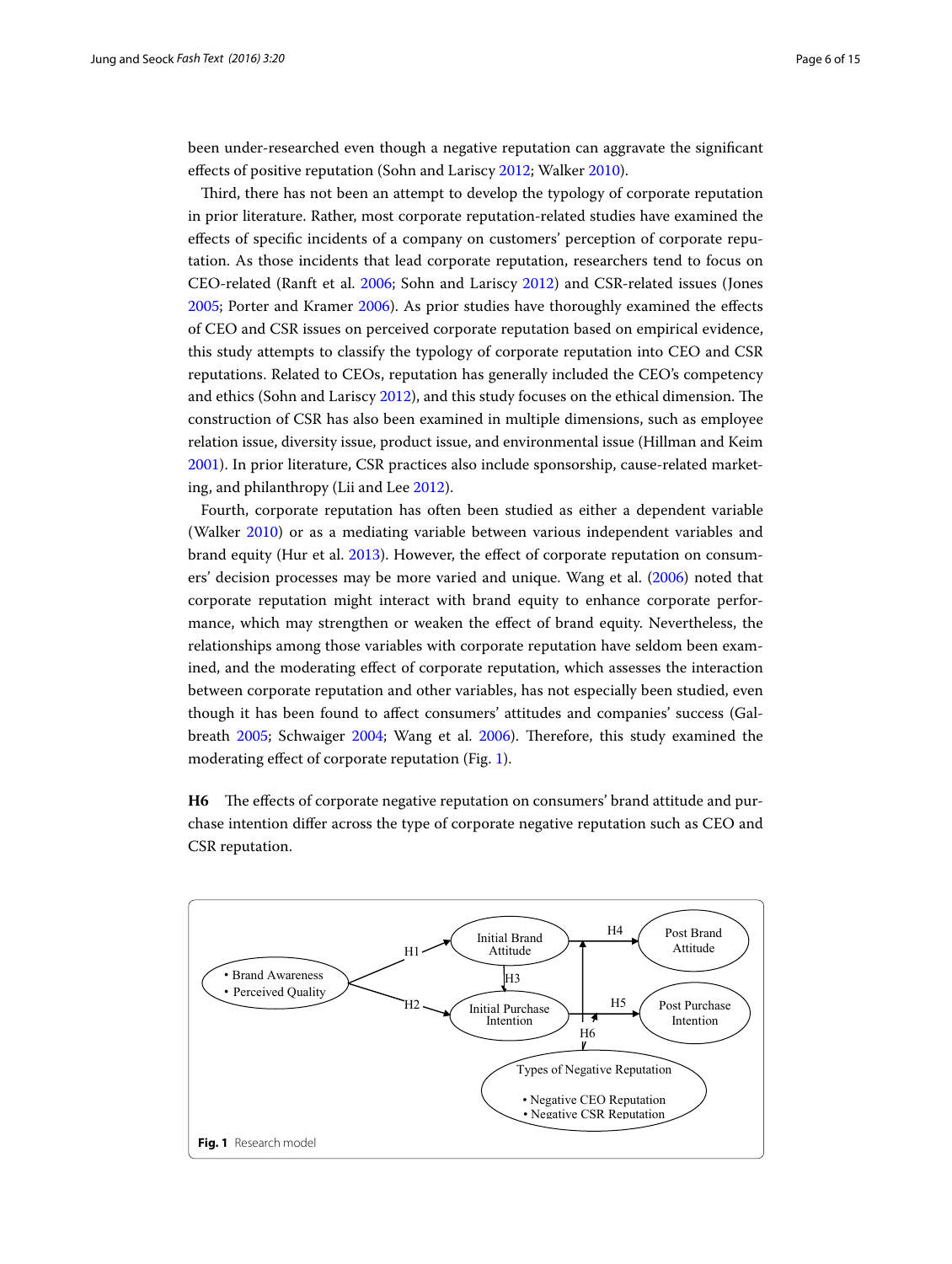# **Methods**

### **Scenarios**

This study employed a scenario-based experimental survey to control for participants' biased responses related to prior experience, involvement, and rationalization tendencies (Grewal et al. [2004](#page-13-33)). To represent the corporate negative reputation and enhance the realism and reliability of participants' responses (Lii and Lee [2012\)](#page-13-30), this study used two actual news reports of negative publicity for American Apparel that fairly represented the CEO and CSR reputation separately as stimuli. In 2008, Dov Carney, CEO of American Apparel, became involved in sexual harassment lawsuits; meanwhile, the brand's "Made in Downtown L.A." slogan was revealed as untrue (Fisher-Buttinger and Vallaster [2011\)](#page-13-1). Their corporate reputation was ruined; thus, American Apparel's story was a well-suited case for measuring the effects of both the negative reputation of its CEO and CSR. Survey participants were first divided into two groups, each with 106 participants: CEO reputation scenario and CSR reputation scenario. Subsequently, those in each group were instructed to read a negative news article about either the American Apparel CEO's scandal and lawsuits or the brand's CSR blunder of American Apparel.

To ensure that research participants clearly understood and identified the research setting and perceived the stimuli differently, we conducted a manipulation check, using three questions to assess their perceived negativity of each scenario: (1) Considering the news reports you reviewed, how would you rate this news? (2) Considering the news reports you reviewed, how would you rate this company? (3) Compared to other apparel brands, how would you rate this company's reputation? These items were modified from original item, which was adapted from Fombrun and Shanley [\(1990](#page-13-4)) for the research setting of this study and they were measured using a seven-point  $(1-7)$  Likert-type scale anchored by "very negative" and "not negative." According to the result of analysis of variance (ANOVA), the respondents perceived those scenarios differently in their negativity  $(F_{1,210} = 5.405, p < .21)$ . That is, the scenarios of this study were perceived differently as intended.

# **Sample selection and data collection**

A structured online questionnaire was developed to collect data for the current study. Using Qualtrics, 212 participants were recruited. The participants consisted of 72.6 % females and 27.4 % males, and the mean age of respondents was 29 with ages ranging from 19 to 54. More than half (62.7 %) of the respondents were between the ages of 20 and 30. Most of the respondents were highly educated, with 61.2 % holding a college or graduate degree and 20.8 % studying at the college level. In total, 66.5 % of the respondents were Caucasian, while 33.5 % represented other ethnic groups (e.g., African American or Hispanic). A majority of the participants were single (58.0 %), while 38.2 % of the respondents were married. Nearly two-thirds (63.2 %) had full-time or part-time jobs, whereas 22.2 % of the respondents were not employed at all. Nearly half of the participants (46.7 %) stated that their income level was between \$25,000 and \$75,000.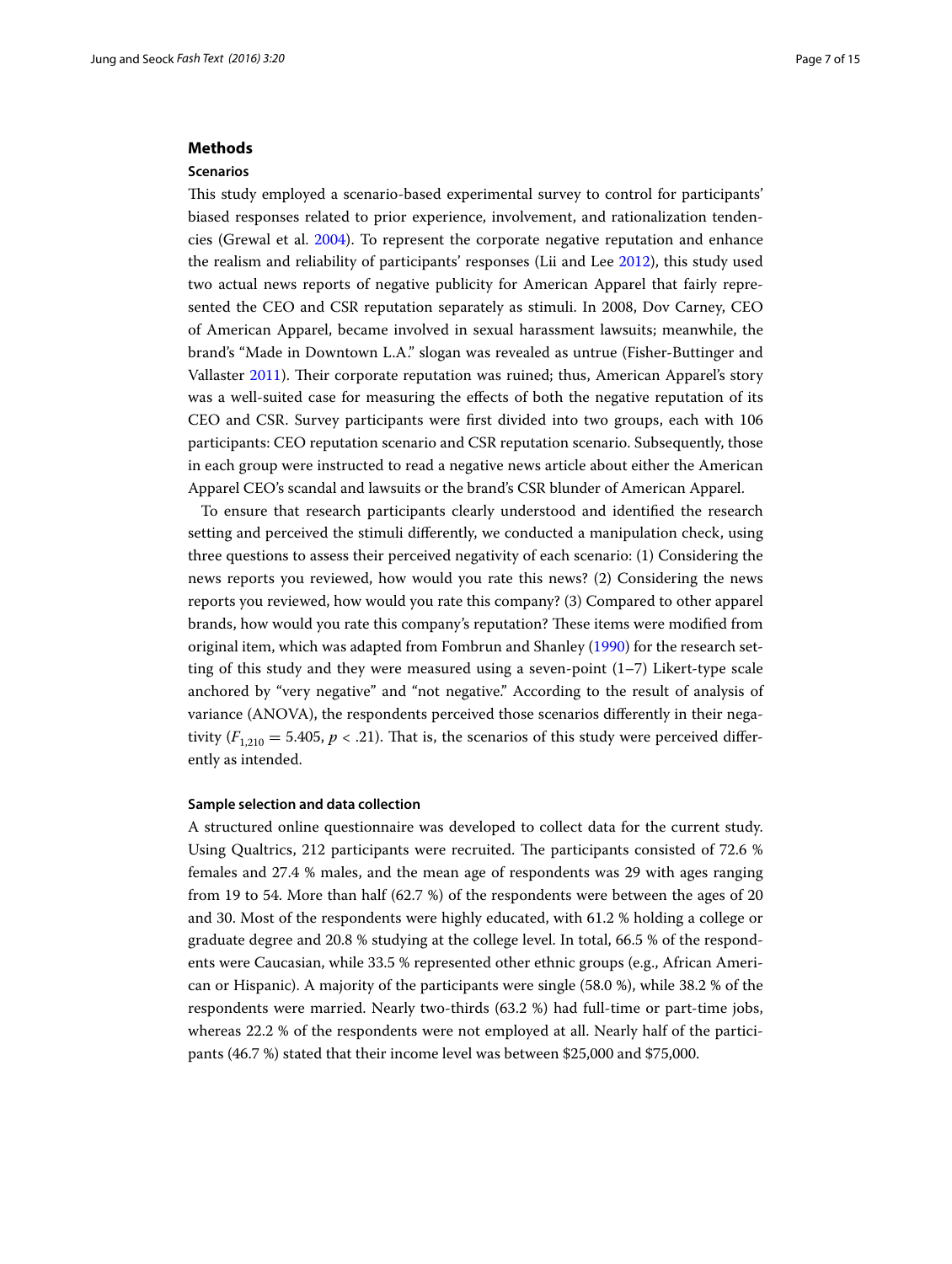# **Measurement**

Participants were first asked to answer the questions about whether they have heard of or know about American Apparel in order to select those who know the brand (company), while screening out those who do not know the brand.

# *Perceived product quality*

Respondents were asked to indicate their perceived quality of product from American Apparel. Three items ("American Apparel is of very good quality," "The products of American Apparel are always good in quality," and "The likelihood that the products of American Apparel will function well is very high") were adapted from Wang et al. ([2006\)](#page-14-30). The items were presented on a seven-point Likert scale  $(1 =$  strongly disagree;  $7 =$  strongly agree). The reliability coefficient of these scales was .82.

# *Brand awareness*

Brand awareness was measured with three items adapted from Chang and Chen ([2008](#page-13-34)). Examples of the scale items included "I am familiar with American Apparel  $(1 = not at$ all familiar;  $7 = \text{very familiar}$ ," "American Apparel is a well-known apparel brand for me  $(1 = not known at all; 7 = very well known)<sub>n</sub> and "I can recognize American Apparel$ among other apparel brands  $(1 = not recognizable at all; 7 = very recognizable).$  The reliability coefficient for these scales was .92.

# *Initial brand attitude and purchase intention*

Respondents' initial attitude toward the brand (i.e., American Apparel) was measured by three items adapted from Roehm and Tybout [\(2006](#page-14-32)): "How good of a corporate citizens is American Apparel (1 = extremely bad; 7 = extremely good)," "How much do you like American Apparel (1 = dislike very much; 7 = like very much)," and "How would you describe your feelings about American Apparel? ( $1 =$  negative;  $7 =$  positive)." Respondents' intention to purchase products from American Apparel was measured by three items adapted from Lii and Lee's ([2012](#page-13-30)) study ("It is likely that I will buy apparel items from this company," "I would consider buying this brand next time when I need apparel items," and "I will try to buy apparel items from this company"). The responses were based on a seven-point Likert scale  $(1 =$  strongly disagree;  $7 =$  strongly agree). The scale reliabilities of brand attitude and purchase intention were .86 and .94, respectively.

#### *Post brand attitude and purchase intention*

After measuring participants' initial brand attitude and purchase intention, two stimuli were given to investigate the effects of negative corporate reputation on consumers' brand attitude and purchase intention. After reading the stimuli, participants' attitude and purchase intention were measured once again by the same items used for measuring initial brand attitude and purchase intention before providing the news article. The reliability coefficients of theses scales were .91 and .93 respectively.

To test the common method bias, we conducted Harman's single-factor test, which is one of the most widely used techniques (Podsakoff et al. [2003\)](#page-14-33). Using exploratory factor analysis with unrotated factor solution, we found that different scale items did not load into one common factor. In this analysis, four factors were extracted, which collectively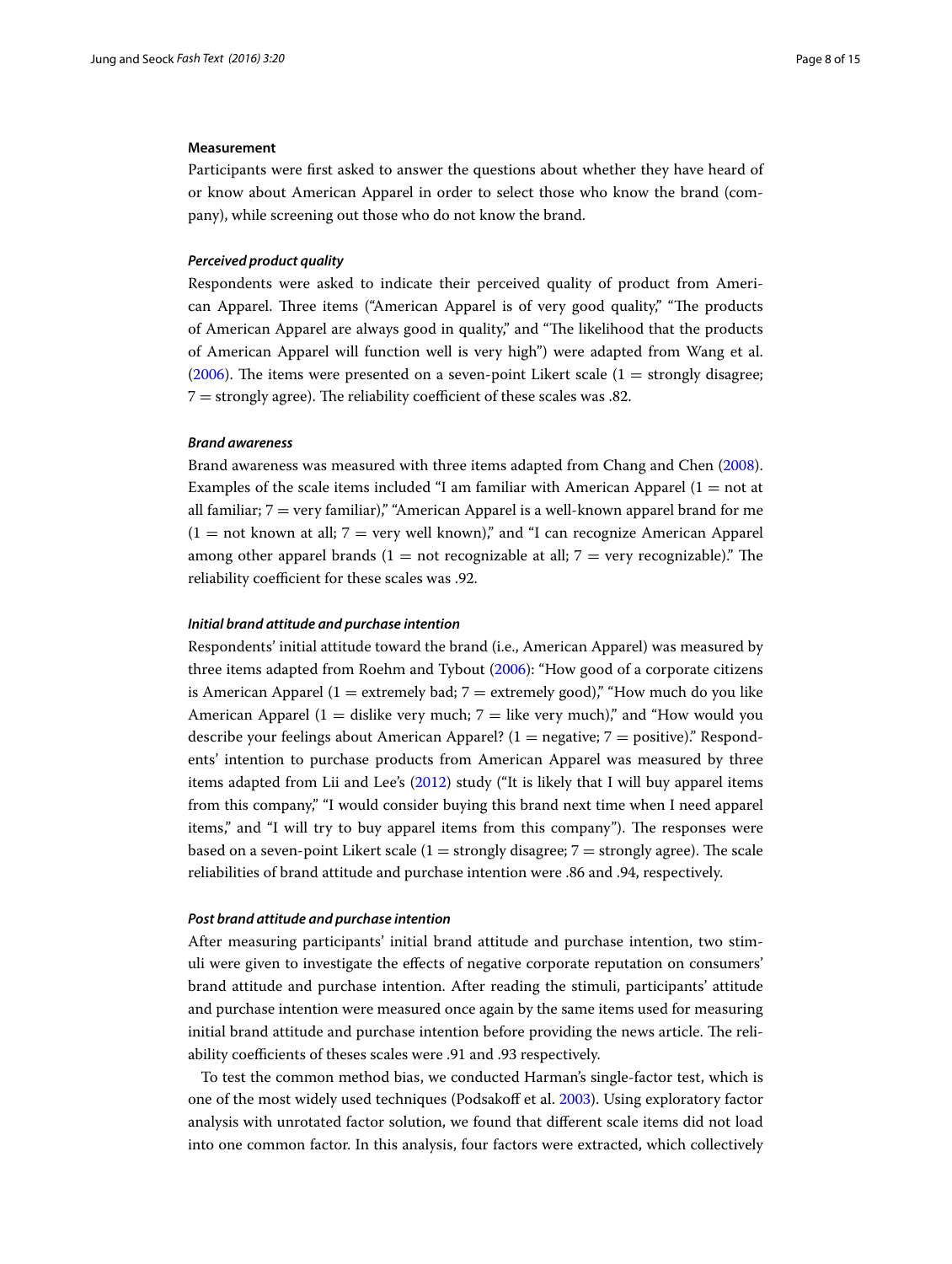explained approximately 80 % of the total variance. Our research model contained six constructs of continuous variables. The difference in this analysis result was because the brand attitude and purchase intention were measured twice, once before the negative corporate reputation was given and once after.

# **Results and discussion**

# **Brand awareness, perceived quality, attitude, and purchase intention**

Two sets of multiple regression analyses were implemented to examine the influence of brand awareness and perceived quality on brand attitude and purchase intention (H1 and H2). In these analyses, the independent variables were brand awareness and perceived product quality and the dependent variables in each multiple regression analysis were brand attitude and purchase intention. The regression model for the relationship between brand awareness and perceived product quality and brand attitude (H1) was significant, with F  $(2, 209) = 169.46$ , p < .001, indicating that 61.9 % of the variance in brand attitude was explained by two independent variables. Thus, Hypothesis 1 was supported. The test of the relative contributions of independent variables to explain respondents' brand attitudes showed that brand awareness ( $\beta = .16$ , p < .01) and perceived product quality ( $\beta$  = .72, p < .001) were significant determinants. This result implies that respondents tend to have positive brand attitude when the level of brand awareness and perceived product quality offered by the company rise.

The regression model for the relationship between two independent variables and purchase intention (H2) was significant, with F  $(2, 209) = 95.56$ , p < .001, indicating 47.8 % of the variance in purchase intention was explained by brand awareness and perceived product quality. Thus, Hypothesis 2 was supported. The test of the relative contributions of independent variables revealed that both brand awareness ( $\beta = .25$ , p <  $.001$ ) and perceived quality ( $\beta = .57$ , p < .001) were significant. The multiple regression analyses results for H1 and H2 are reported in Table [1.](#page-8-0)

A bivariate regression analysis was implemented to examine the relationship between brand attitude and purchase intention. The regression model for the relationship between brand attitude and purchase intention (H3) was significant:  $(\beta = .775, p < .001)$ , with  $F(2, 210) = 315.74$ ,  $p < .001$ .

<span id="page-8-0"></span>

|           | Table 1 Multiple regression analysis predicting initial brand attitude and initial purchase |  |
|-----------|---------------------------------------------------------------------------------------------|--|
| intention |                                                                                             |  |

|                   | Initial brand attitude |           |        | Initial purchase intention |           |        |
|-------------------|------------------------|-----------|--------|----------------------------|-----------|--------|
|                   | M(SD)                  | B         |        | M(SD)                      |           |        |
| Brand awareness   | 5.009 (1.372)          | $.156***$ | 3.454  | 5.009 (1.372)              | $.251***$ | 4.743  |
| Perceived quality | 4.764 (1.296)          | 721***    | 15.929 | 4.764 (1.296)              | $.566***$ | 10.692 |
| $R^2$             | .619                   |           |        | .478                       |           |        |
| F                 | $169.46***$            |           |        | $95.56***$                 |           |        |

\* *p* ≤ .05; \*\* *p* ≤ .01; \*\*\* *p* ≤ .001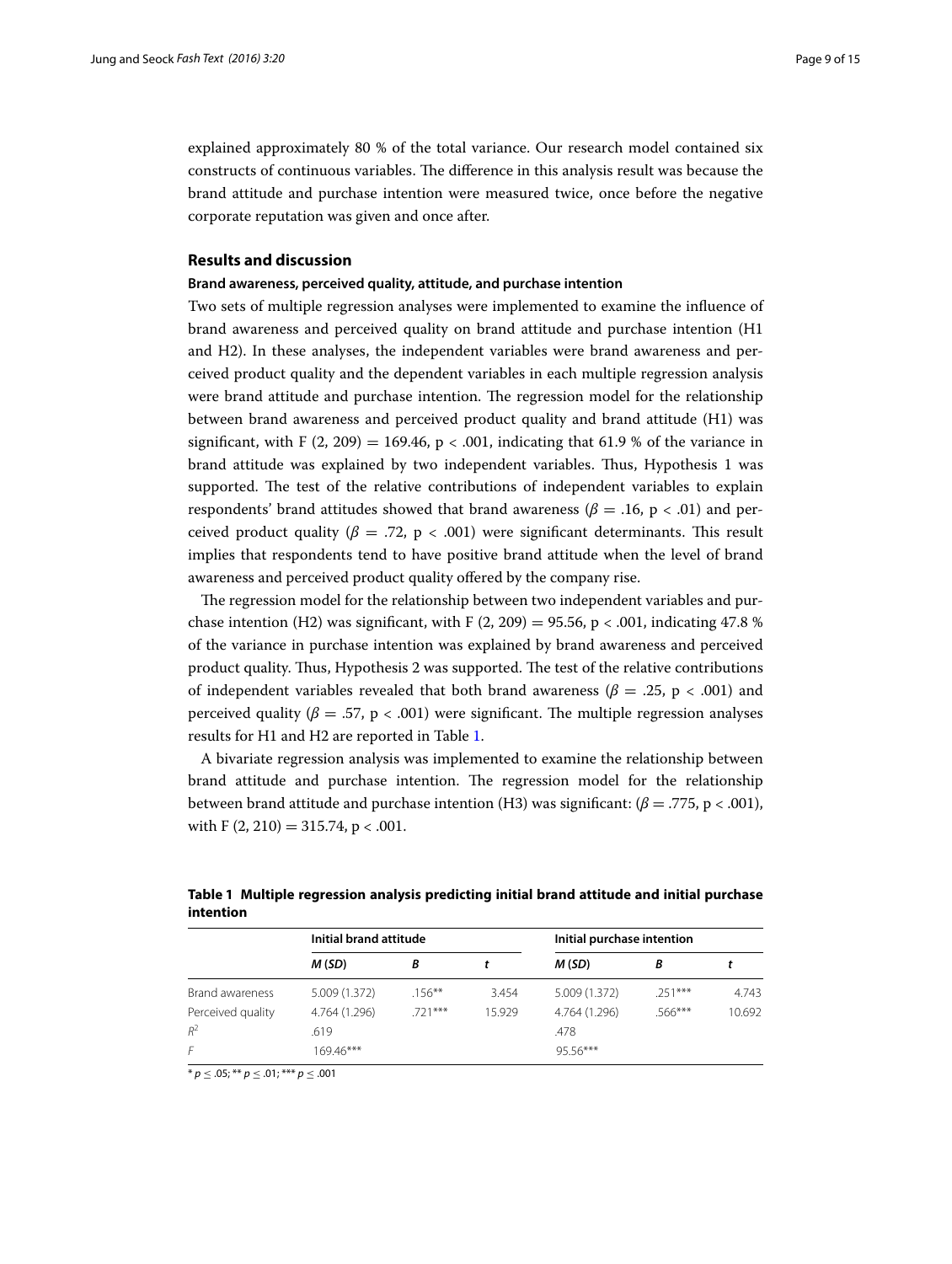# **Negative corporate reputation**

Paired samples t-tests were conducted to compare the effects of a company's negative reputation on consumers' attitudinal change toward the brand (H4) and changes in purchase intention (H5). As Table [2](#page-9-0) shows, there were statistically significant changes in brand attitude after reading an article on the negative reputation of the CEO  $(t = 9.17,$  $p < .001$ ) and CSR reputation ( $t = 10.56$ ,  $p < .001$ ). In addition, there were significant changes in purchase intention after reading an article on the negative reputation of the CEO  $(t = 6.64, p < .001)$  and CSR reputation  $(t = 8.65, p < .001)$ . These results suggest that a company's negative reputation negatively influence consumers' brand attitude and purchase intention.

# **Types of corporate negative reputation**

Types of reputation were expected to impact the extent to which initial brand attitude predict brand attitude after receiving negative reputation and to which initial purchase intention predict purchase intention after receiving negative reputation (H6). Thus, we conducted a regression analysis to explore a possible interaction between types of reputation, initial brand attitude, and initial purchase intention to confirm the moderating effects of the types of reputation between brand attitude and purchase intention before and after receiving a negative reputation. The regression results represented that the models were statistically significant  $(R^2 = .434, F(3, 208) = 53.08, p < .001)$ . Initial brand attitude and types of negative corporate reputation explained 43 % of the variance in post brand attitude after receiving negative reputation. However, there was no significant interaction effect between initial brand attitude and types of reputation. In addition, there was also no significant interaction effect of initial purchase intention and types of negative reputation on post purchase intentions of which after receiving negative reputation, even though the model was statistically significant  $(R^2 = .518, F(3, 208) = 74.64,$  $p < .001$ ). Thus, Hypothesis 6 was rejected as Tables [3](#page-10-0) and [4](#page-10-1) represented.

# **Conclusion**

First, we attempted to investigate the effects of brand awareness and perceived quality on brand attitude and purchase intention. The results support brand awareness and perceived quality as positive influences on brand attitude (H1) and purchase intention (H2). In addition, the relationship between attitude and purchase intention was also supported (H3). These results are consistent with the prior research, which found that brand

<span id="page-9-0"></span>**Table 2 Negative CEO and CSR reputation means for initial and post brand attitude and purchase intention**

|                            | <b>Brand attitude</b> |      | df | <b>Purchase intention</b> |                                         | df                     |       |
|----------------------------|-----------------------|------|----|---------------------------|-----------------------------------------|------------------------|-------|
|                            | Initial               | Post |    |                           | Initial                                 | Post                   |       |
| Negative CEO<br>reputation | 4.41(1.24)            |      |    |                           | $3.36(1.46)$ $9.17***$ 105 $3.98(1.83)$ | $3.23(1.76)$ 6.64***   | 105   |
| Negative CSR<br>reputation | 4.75(1.30)            |      |    |                           | 3.47 (1.69) 10.56*** 105 4.66 (1.68)    | $3.43(1.74)$ $8.65***$ | - 105 |

Standard deviations appear in parentheses below means

\* *p* ≤ .05; \*\* *p* ≤ .01; \*\*\* *p* ≤ .001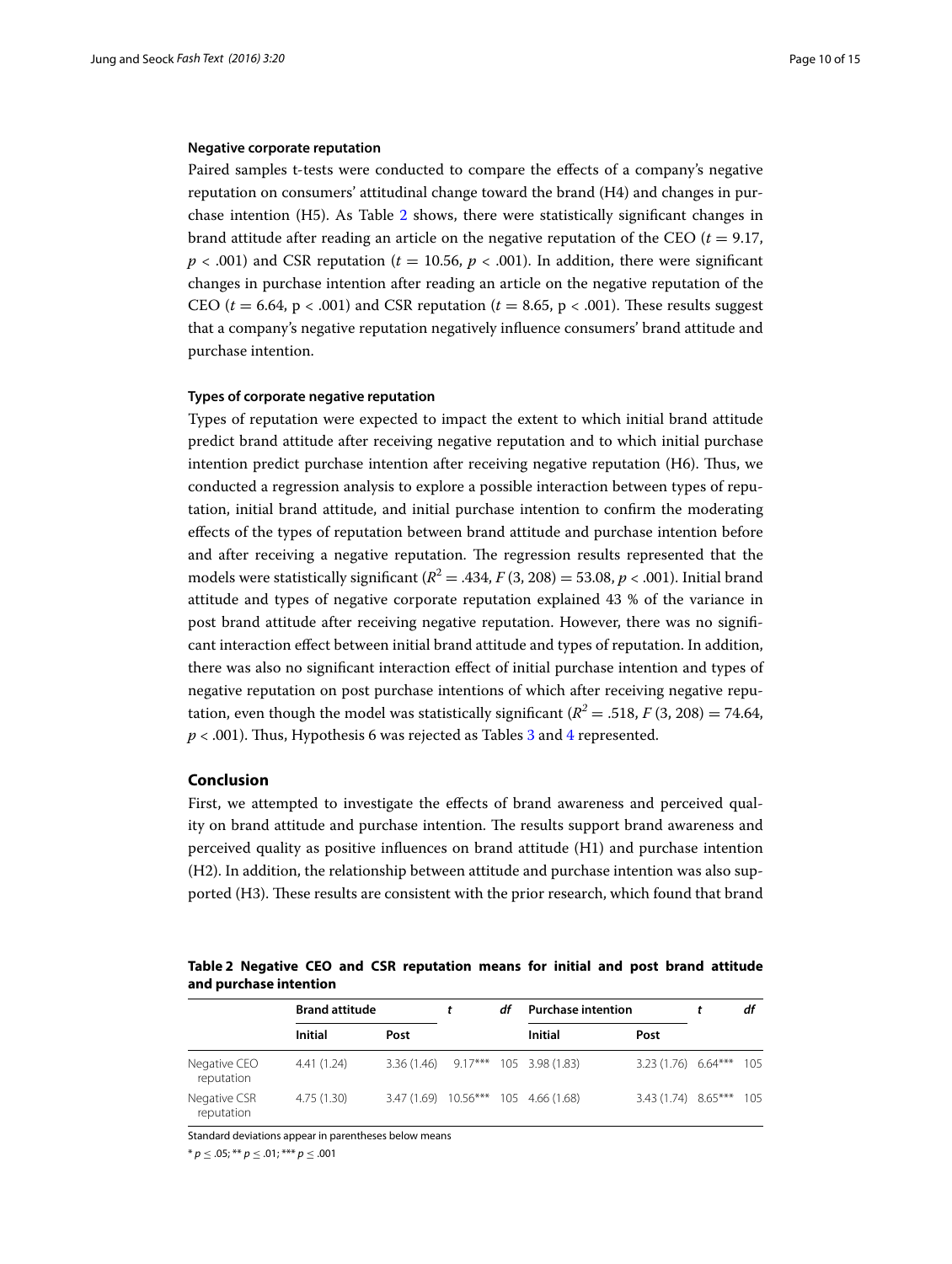|                        | Model 1<br>Post brand attitude |          | Model 2<br>Post brand attitude |           |  |
|------------------------|--------------------------------|----------|--------------------------------|-----------|--|
|                        | В                              |          | В                              |           |  |
| Initial brand attitude | $.661***$                      | 12.555   | .490***                        | $2.900**$ |  |
| Type of reputation     | $-.058$                        | $-1.098$ | $-.058$                        | $-1.092$  |  |
| Attitude $\times$ type |                                |          | .180                           | 1.069     |  |
| $R^2$                  | .431                           |          | .434                           |           |  |
|                        | 79.00***                       |          | 53.08***                       |           |  |

# <span id="page-10-0"></span>**Table 3 Multiple regression analysis accessing moderating effect of the types of corporate reputation**

The reference group for the type of reputation is CEO reputation; The focal group for the type of reputation is CSR reputation

\* *p* ≤ .05; \*\* *p* ≤ .01; \*\*\* *p* ≤ .001

# <span id="page-10-1"></span>**Table 4 Multiple regression analysis accessing moderating effect of the types of corporate reputation**

|                                  | Model 1<br>Post purchase intention |          | Model 2<br>Post purchase intention |          |
|----------------------------------|------------------------------------|----------|------------------------------------|----------|
|                                  | B                                  |          | B                                  |          |
| Initial purchase intention       | $.729***$                          | 14.877   | .878***                            | 5.798    |
| Type of reputation               | $-.081$                            | $-1.644$ | $-.080$                            | $-1.627$ |
| Purchase intention $\times$ type |                                    |          | $-.157$                            | $-1.040$ |
| $R^2$                            | .516                               |          | .518                               |          |
| F                                | $11.38***$                         |          | 74.64***                           |          |

The reference group for the type of reputation is CEO reputation; The focal group for the type of reputation is CSR reputation

\* *p* ≤ .05; \*\* *p* ≤ .01; \*\*\* *p* ≤ .001

awareness intensely affects the consumer decision-making process (Huang and Sarigöllü [2012](#page-13-17); MacDonald and Sharp [2000\)](#page-14-14) and that perceived quality significantly influences consumers' attitudes and purchase intentions (Pappu et al. [2005](#page-14-16)). The result confirmed that brand attitude and purchase intention in the current study were systematically accumulated through consumers' existing brand awareness and perceived quality; thus, the deterioration of attitude and purchase intention caused by negative information would be decisive and meaningful changes that would harm brand equity and corporate intangible asset which was accumulated over a long time.

Second, we examined consumers' responses toward negative corporate reputation and, in particular, to what degree negative corporate reputation would aggravate consumers' brand attitude and purchase intention. There have not been many empirical findings regarding the relationship between negative corporate reputation and consumers' cognitive process (Ahluwalia et al. [2000\)](#page-12-0). Thus, the current study will contribute to bridging the gap in the literature on corporate reputation through the results we reported in this study. In the paired samples *t* test analysis, the results demonstrated that brand attitude and purchase intention deteriorate with the negative corporate reputation (H4 and H5). This result is consistent with prior research supporting the significant effects of corporate reputation on brand equity and consumer behavior (Brown [1997](#page-13-6); Saxton [1998\)](#page-14-3). This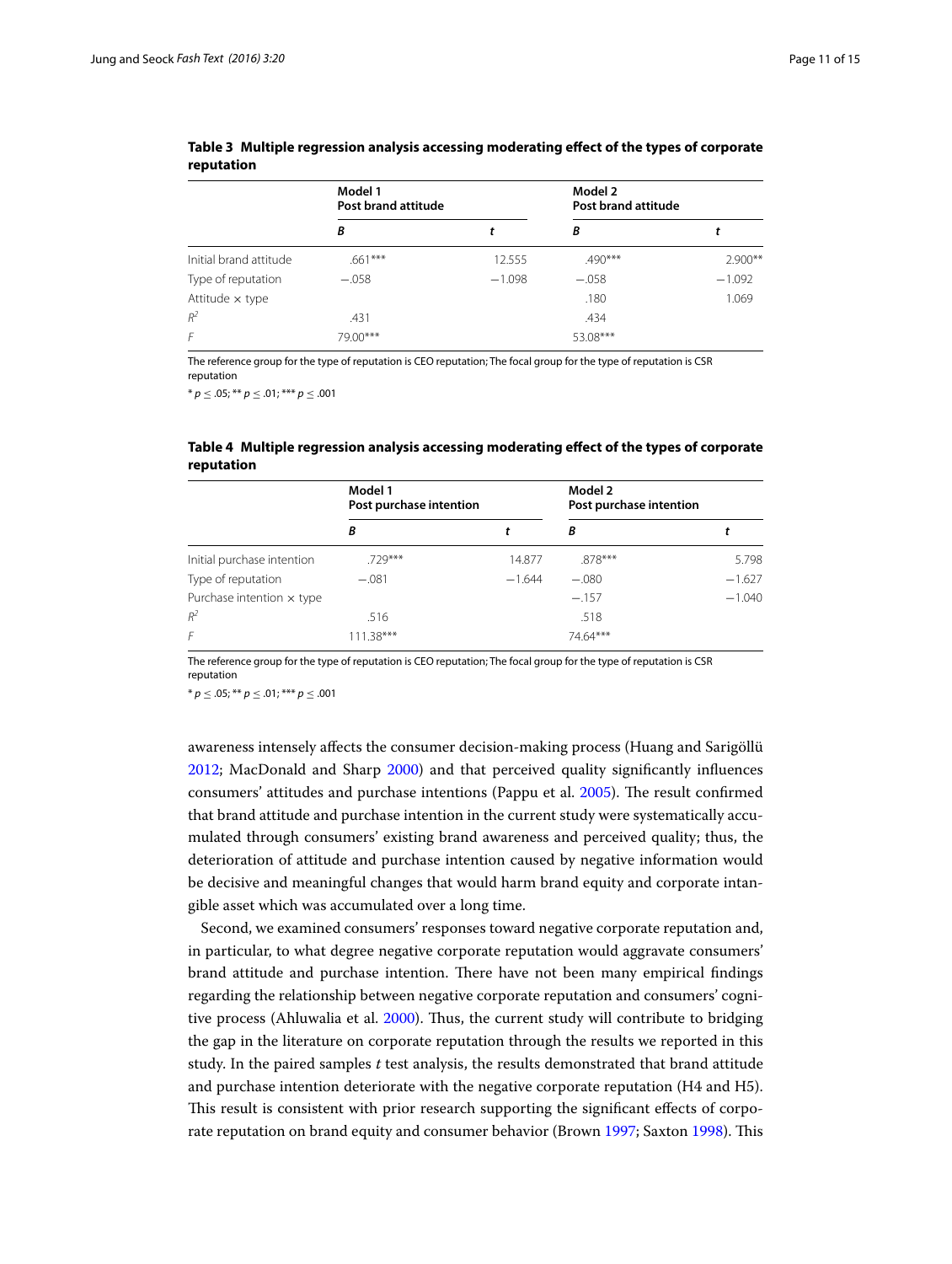further implies that individuals tend to rely on negative information for their cognitive process (Ahluwalia et al. [2000](#page-12-0)) and the negative information is regarded as more diagnostic than is positive information as prior research has supported (Klein [1996;](#page-13-9) Lucking-Reiley et al. [2007;](#page-14-28) Skowronski and Carlston [1989\)](#page-14-8). In view of what has already been established, this study confirms that the negative corporate reputation has significant influence on consumers as diagnostic and useful information.

Then, we further examined which type of negative corporate reputation would have more influence on consumers' attitude and purchase intention by hypothesizing the moderating effects of the type of corporate reputations on consumers' brand attitudes and purchase intentions (H6). Sohn and Lariscy ([2012\)](#page-14-6) confirmed the significant strategic power of CEO reputation, and several studies have examined the indirect effect of CSR on brand equity (Hur et al. [2013](#page-13-31); Lai et al. [2010](#page-13-35)). However, most studies have examined the effects of favorable reputation, and no studies have compared the effects of CEO and CSR reputation on brand attitude and purchase intention. This study is the first attempt to compare the impacts of the types of negative reputation on consumers' responses. According to the results, this study failed to support the significant moderating effects of the types of negative reputation on changes in brand attitude and purchase intention. In other words, negative publicity definitely affects consumers, but the type of negative information does not.

The results concerning the impact of corporate reputation provide considerable managerial implications to practitioners who seek ways to effectively manage their company's reputation. The results of the current study ascertain that negative publicity that can aggravate consumers' attitudes and the company should carefully manage a negative reputation to avoid damaging established consumers' attitudes and purchase intentions. The results of this study further suggest that consumers definitely process the negative corporate reputation, however, the types of reputation should not be decisive. Any kinds of negativity would damage the relationship with consumers. The stimuli of this study, which represent CEO and CSR reputation, are related ethical issues according to the description of the ethical dimension of reputation. Carroll ([1979](#page-13-36)) and Sohn and Lariscy ([2012](#page-14-6)) describe the ethical dimension of reputation as relating to morality, honesty, and integrity and corresponding with social norms. Thus, based on the results of this study, we can imply that ethical reputation can be perceived as a homogeneous attribute that damages brand equity regardless of the type of reputation, such as those of a CEO or CSR. This also implies the critical strategic cues that one type of ethical reputation can mitigate the negative impact of another type of reputation and recover damaged brand equity, because consumers are aware of different type of reputations as compatible information about the company. As the case of Microsoft shows, Bill Gates's personal philanthropic reputation compensated for a damaged brand equity resulting from the company's violation of antitrust laws (Sohn and Lariscy [2012](#page-14-6)). As this example demonstrates, a company can mitigate negative impacts to its reputation by actively managing the favorable ethical reputation of other aspects of the company. Any kind of favorable ethical reputation interchangeably recovers brand equity damaged by negative ethical reputation. Furthermore, a company needs to effectively communicate with consumers to manage a reputation crisis through a resource-based perspective. Even though consumers homogeneously consider the negative ethical reputation, a company should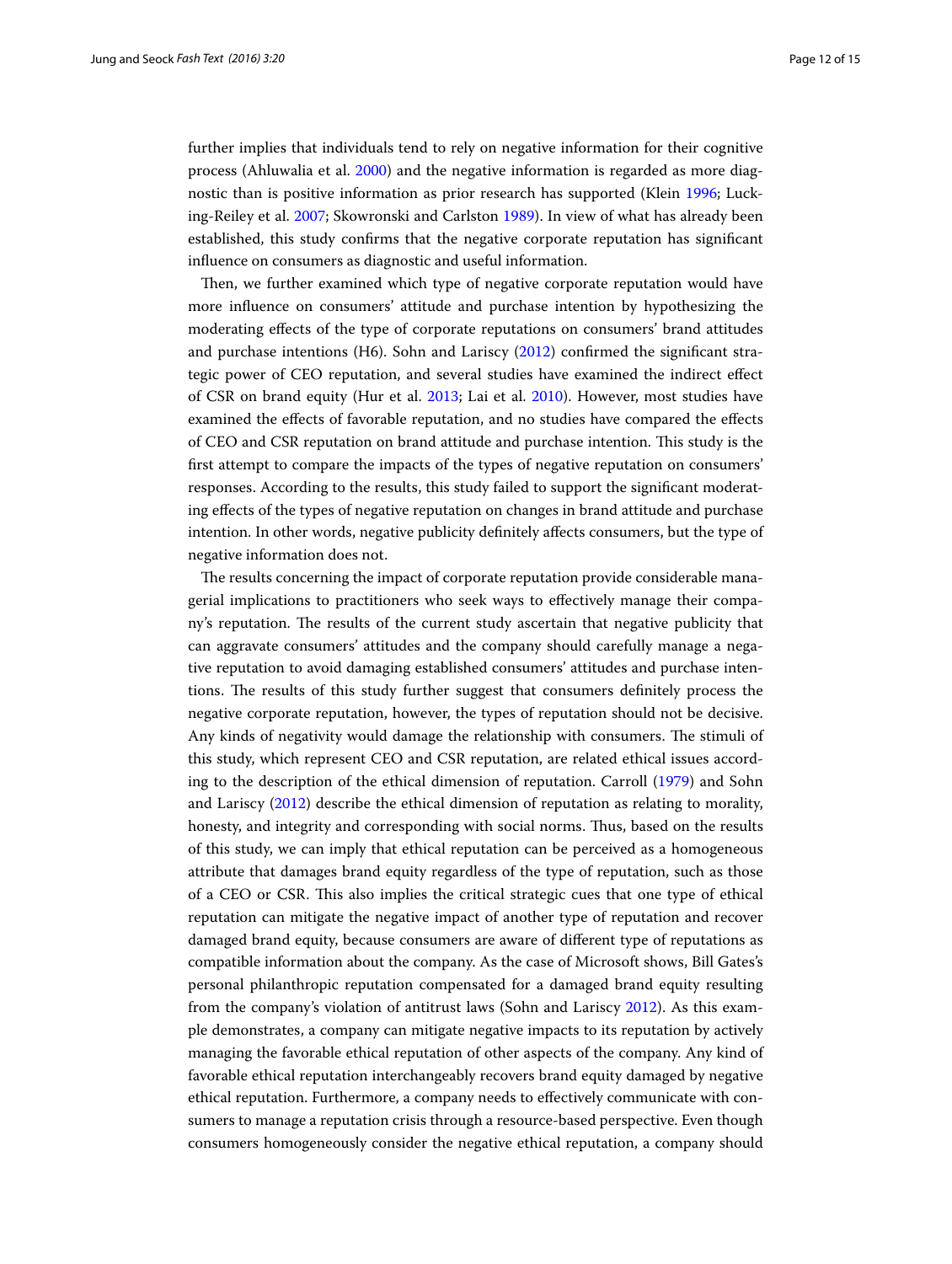heterogeneously communicate with consumers based on the company's core strategic resource. The brand manager should strengthen the other dimensions of reputation that consumers highly value, such as reasonable prices and quality products, even if brand equity has been damaged by a negative ethical reputation.

# **Limitations**

The current study contributes considerable implications for brand management by providing empirical evidence that can enhance the understanding of corporate reputation. Nevertheless, this study is by no means free of limitations. This study confined the stimulus to only one brand of apparel (American Apparel), therefore limiting the generalization of the results. Future researchers may need to investigate the research framework of this study in different product types and other brands to generalize the findings across brands and product types. In addition, the current study focused on only CEO and CSR reputations as examples of negative reputation. Future researchers may want to test the effect of different types of corporate reputation and ensure that the participants' negativity perceptions are measured by an appropriate pretesting procedure. Further to this, examining different types of CEO and CSR reputation and different levels of negative reputation may also lead to interesting results regarding different consumer responses, and it would enrich the empirical research of corporate reputation. On the other hand, future research could also consider an examination of how consumers' brand awareness and their perceptions of product quality influence the negative effects of negative corporate reputation. This could be examined in a different research setting to enrich the generalizability of findings related to corporate reputation.

#### **Authors' contributions**

NYJ and YKS carried out the corporate reputation studies and drafted the manuscript. Both authors read and approved the final manuscript.

#### **Author details**

<sup>1</sup> Department of Textile and Apparel Management, University of Missouri, 125 Stanley Hall, Columbia, MO, 65211, USA.<br><sup>2</sup> Department of Textiles, Merchandising and Interiors, University of Georgia, 305 Sanford Dr., Athens

#### **Competing interests**

The authors declare that they have no competing interests.

Received: 12 March 2016 Accepted: 14 August 2016 Published online: 28 October 2016

#### **References**

- <span id="page-12-0"></span>Ahluwalia, R., Burnkrant, R. E., & Unnava, H. R. (2000). Consumer response to negative publicity: The moderating role of commitment. *Journal of Marketing Research, 37*(2), 203–214.
- <span id="page-12-6"></span>Anderson, N. H. (1981). *Foundations of information integration theory*. New York, NY: Academic Press.
- <span id="page-12-7"></span>Ba, S., & Pavlou, P. A. (2002). Evidence of the effect of trust building technology in electronic markets: Price premiums and buyer behavior. *MIS Quarterly, 26*(3), 243–268.
- <span id="page-12-5"></span>Bagozzi, R. P., & Burnkrant, R. E. (1979). Attitude organization and the attitude–behavior relationship. *Journal of Personality and Social Psychology, 37*(6), 913–929.
- <span id="page-12-1"></span>Barry, T. E., & Howard, D. J. (1990). A review and critique of the hierarchy of effects in advertising. *International Journal of Advertising, 9*(2), 121–135.

<span id="page-12-4"></span>Beaudoin, P., Moore, M. A., & Goldsmith, R. E. (2000). Fashion leaders' and followers' attitudes toward buying domestic and imported apparel. *Clothing and Textiles Research Journal, 18*(1), 56–64.

<span id="page-12-2"></span>Bettman, J. R., & Park, C. W. (1980). Effects of prior knowledge and experience and phase of the choice process on consumer decision processes: A protocol analysis. *Journal of Consumer Research, 7*(3), 234–248.

<span id="page-12-3"></span>Boulding, W., Kalra, A., Staelin, R., & Zeithaml, V. A. (1993). A dynamic process model of service quality: From expectations to behavioral intentions. *Journal of Marketing Research, 30*(1), 7–27.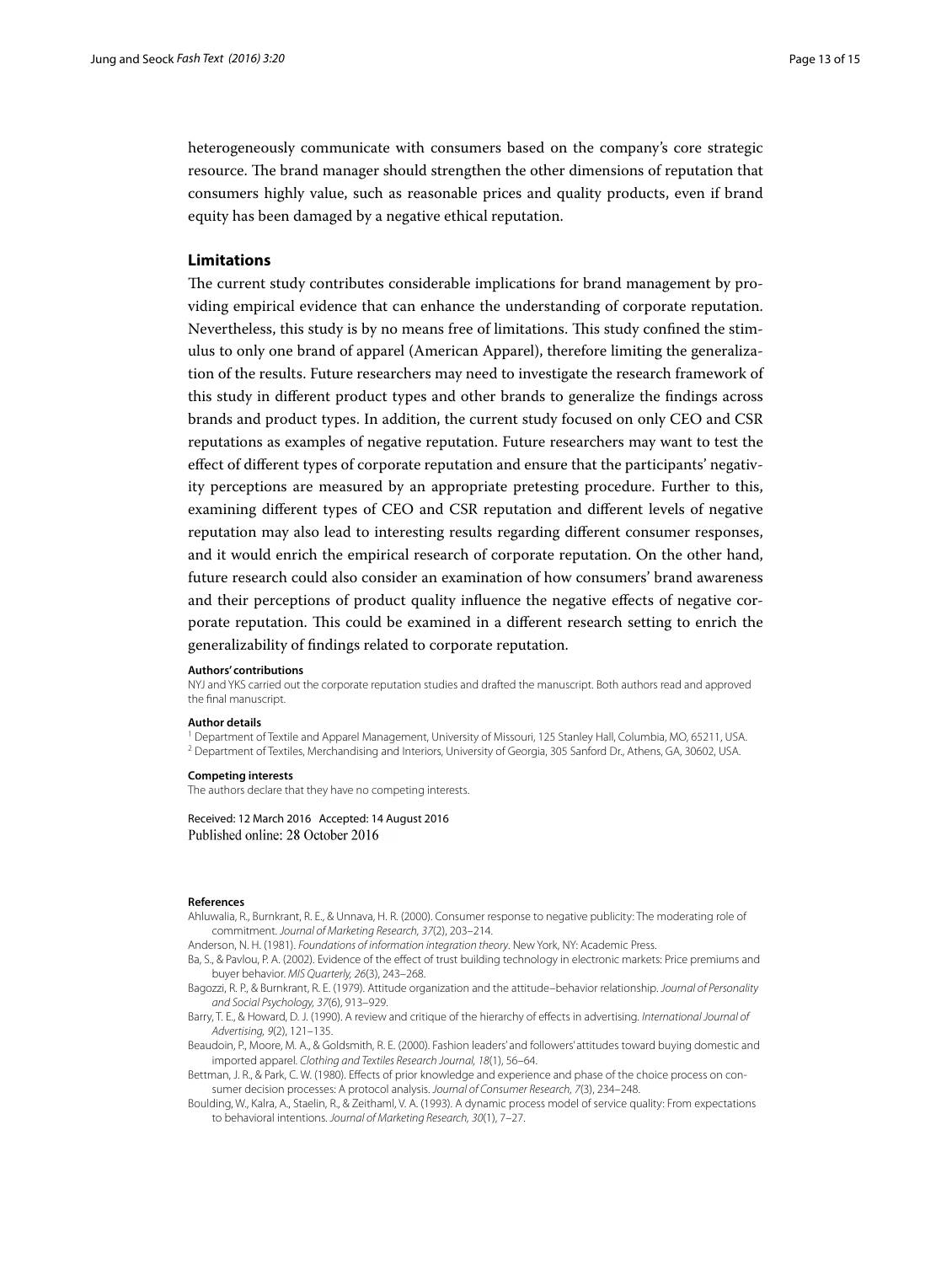- <span id="page-13-19"></span>Bou-Llusar, J. C., Camisón-Zornoza, C., & Escrig-Tena, A. B. (2001). Measuring the relationship between firm perceived quality and customer satisfaction and its influence on purchase intentions. *Total Quality Management, 12*(6), 719–734.
- <span id="page-13-11"></span>Bromley, D. (2002). Comparing corporate reputations: League tables, quotients, benchmarks, or case studies? *Corporate Reputation Review, 5*(1), 35–50.

<span id="page-13-6"></span>Brown, T. J. (1997). Corporate associations in marketing. *Corporate Reputation Review, 1*(3), 218–233.

- <span id="page-13-36"></span>Carroll, A. B. (1979). A three-dimensional conceptual model of corporate performance. *Academy of Management Review, 4*(4), 497–505.
- <span id="page-13-7"></span>Caruana, A., & Chircop, S. (2000). Measuring corporate reputation: A case example. *Corporate Reputation Review, 3*(1), 43–57.
- <span id="page-13-15"></span>Chakravarti, A., & Janiszewski, C. (2003). The influence of macro-level motives on consideration set composition in novel purchase situations. *Journal of Consumer Research, 30*(2), 244–258.
- <span id="page-13-34"></span>Chang, H. H., & Chen, S. W. (2008). The impact of online store environment cues on purchase intention: Trust and perceived risk as a mediator. *Online Information Review, 32*(6), 818–841.
- <span id="page-13-26"></span>Chevalier, J. A., & Mayzlin, D. (2006). The effect of word of mouth on sales: Online book reviews. *Journal of Marketing Research, 43*(3), 345–354.
- <span id="page-13-0"></span>Chun, R. (2005). Corporate reputation: Meaning and measurement. *International Journal of Management Reviews, 7*(2), 91–109.
- <span id="page-13-21"></span>Eckman, M., Damhorst, M. L., & Kadolph, S. J. (1990). Toward a model of the in-store purchase decision process: Consumer use of criteria for evaluating women's apparel. *Clothing and Textiles Research Journal, 8*(2), 13–22.
- <span id="page-13-20"></span>Everard, A., & Galletta, D. F. (2006). How presentation flaws affect perceived site quality, trust, and intention to purchase from an online store. *Journal of Management Information Systems, 22*(3), 56–95.
- <span id="page-13-25"></span>Fishbein, M., & Ajzen, I. (1975). *Belief, attitude, intention and behavior: An introduction to theory and research reading*. Boston, MA: Addison-Wesley.
- <span id="page-13-1"></span>Fisher-Buttinger, C., & Vallaster, C. (2011). Corporate branding and corporate reputation: Divided by a shared purpose? In *Reputation Management* (pp. 59–73). Berlin: Springer

<span id="page-13-3"></span>Fombrun, C. J., Gardberg, N. A., & Sever, J. M. (2000). The reputation quotient: A multi-stakeholder measure of corporate reputation. *Journal of Brand Management, 7*(4), 241–255.

<span id="page-13-4"></span>Fombrun, C., & Shanley, M. (1990). What's in a name? Reputation building and corporate strategy. *Academy of Management Journal, 33*(2), 233–258.

<span id="page-13-8"></span>Gaines-Ross, L. (1997). Part III: Measuring and valuing reputations: Leveraging corporate equity. *Corporate Reputation Review, 1*(1), 51–56.

<span id="page-13-32"></span>Galbreath, J. (2005). Which resources matter the most to firm success? An exploratory study of resource-based theory. *Technovation, 25*(9), 979–987.

<span id="page-13-2"></span>Gibson, D., Gonzales, J. L., & Castanon, J. (2006). The importance of reputation and the role of public relations. *Public Relations Quarterly, 51*(3), 15–18.

<span id="page-13-33"></span>Grewal, D., Hardesty, D., & Iyer, G. (2004). The effects of buyer identification and purchase timing on consumers' perceptions of trust, price fairness, and repurchase intentions. *Journal of Interactive Marketing, 18*(4), 87–100.

- <span id="page-13-5"></span>Hatch, M. J., & Schultz, M. (2001). Are the strategic stars aligned for your corporate brand? *Harvard Business Review, 79*(2), 128–134.
- <span id="page-13-29"></span>Hillman, A. J., & Keim, G. D. (2001). Shareholder value, stakeholder management, and social issues: What's the bottom line? *Strategic Management Journal, 22*(2), 125–139.

<span id="page-13-14"></span>Hoyer, W. D., & Brown, S. P. (1990). Effects of brand awareness on choice for a common, repeat-purchase product. *Journal of Consumer Research, 17*(2), 141–148.

<span id="page-13-17"></span>Huang, R., & Sarigöllü, E. (2012). How brand awareness relates to market outcome, brand equity, and the marketing mix. *Journal of Business Research, 65*(1), 92–99.

<span id="page-13-31"></span>Hur, W. M., Kim, H., & Woo, J. (2013). How CSR leads to corporate brand equity: Mediating mechanisms of corporate brand credibility and reputation. *Journal of Business Ethics, 125*(1), 75–86.

<span id="page-13-13"></span>Jacoby, J., Szybillo, G. J., & Busato-Schach, J. (1977). Information acquisition behavior in brand choice situations. *Journal of Consumer Research, 3*(4), 209–216.

<span id="page-13-18"></span><span id="page-13-10"></span>Johnson, M. D., Herrmann, A., & Huber, F. (2006). The evolution of loyalty intentions. *Journal of Marketing, 70*(2), 122–132. Jones, R. (2005). Finding sources of brand value: Developing a stakeholder model of brand equity. *Journal of Brand Management, 13*(1), 10–32.

- <span id="page-13-28"></span>Jones, S. A., Aiken, K. D., & Boush, D. M. (2009). Integrating experience, advertising, and electronic word of mouth. *Journal of Internet Commerce, 8*(3–4), 246–267.
- <span id="page-13-27"></span>Kahneman, D., & Tversky, A. (1979). Prospect theory: An analysis of decision under risk. *Econometrica, 47*(2), 263–292.

<span id="page-13-9"></span>Klein, J. G. (1996). Negativity in impressions of presidential candidates revisited: The 1992 election. *Personality and Social Psychology Bulletin, 22*(March), 289–296.

<span id="page-13-12"></span>Kotler, P., & Bliemel, F. (2001). *Marketing-management: Analysen, planung und verwirklichung* (10th ed.). Stuttgart: Schaffer-Poeschel Verlag.

<span id="page-13-35"></span>Lai, C. S., Chiu, C. J., Yang, C. F., & Pai, D. C. (2010). The effects of corporate social responsibility on brand performance: The mediating effect of industrial brand equity and corporate reputation. *Journal of Business Ethics, 95*(3), 457–469.

- <span id="page-13-23"></span><span id="page-13-22"></span>Lamb, C. W., Hair, J. F., & Mcdaniel, C. (2004). *Marketing* (7th ed.). Cincinnati, OH: South-Western College Publishing. Lang, J. Q., & Crown, E. M. (1993). Country-of-origin effect in apparel choices: A conjoint analysis. *Journal of Consumer Studies & Home Economics, 17*(1), 87–98.
- <span id="page-13-16"></span>Lee, K. H., & Shin, D. (2010). Consumers' responses to CSR activities: The linkage between increased awareness and purchase intention. *Public Relations Review, 36*(2), 193–195.

<span id="page-13-30"></span>Lii, Y. S., & Lee, M. (2012). Doing right leads to doing well: When the type of CSR and reputation interact to affect consumer evaluations of the firm. *Journal of Business Ethics, 105*(1), 69–81.

<span id="page-13-24"></span>Loudon, D. L., & Della Bitta, A. J. (1993). *Consumer behavious. Concepts and application*. New York, NY: McGraw-Hill, Inc.